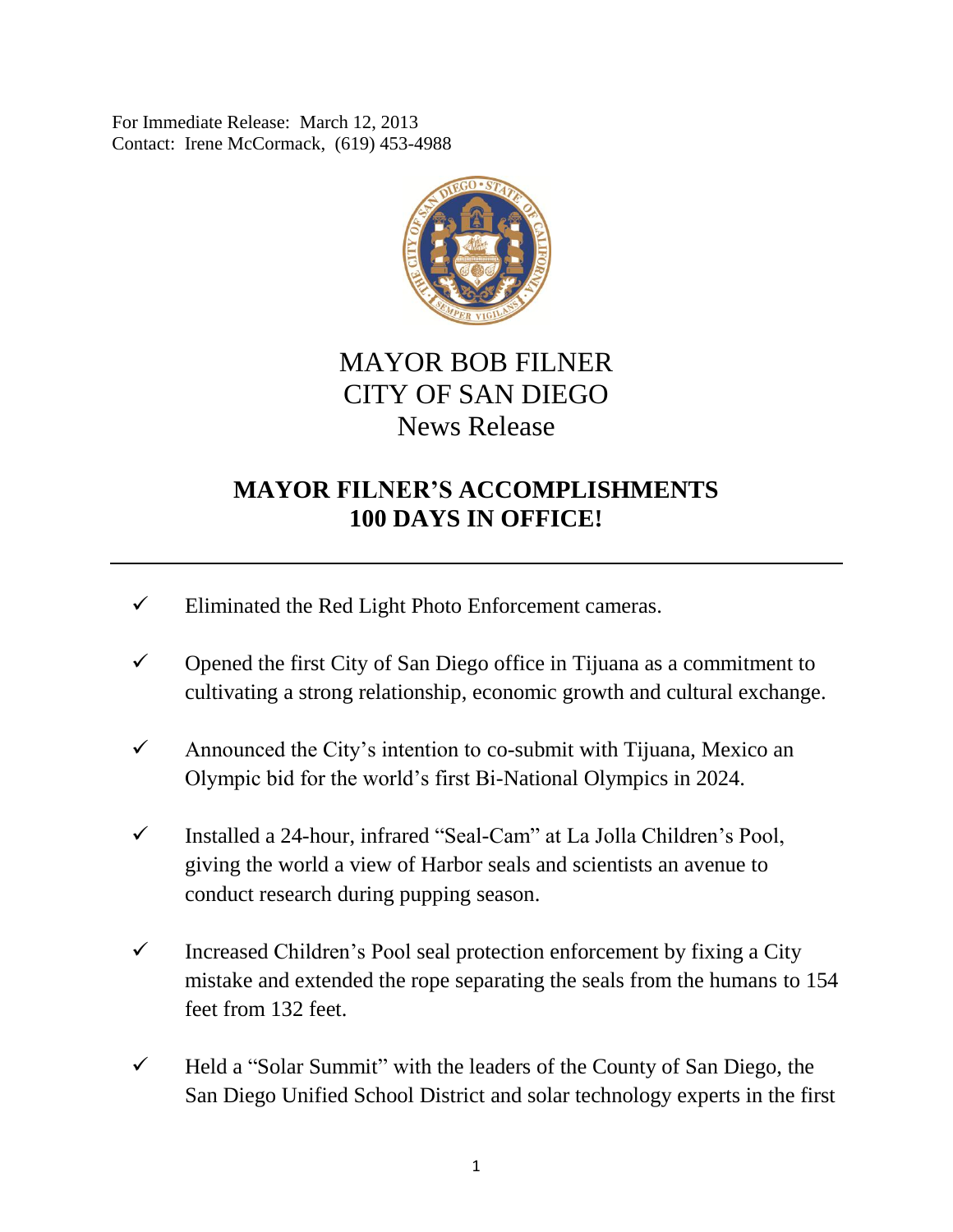step to dramatically increase solar energy as part of all government buildings.

- $\checkmark$  Hired a staff reflective of the diversity of the City. Latinos, African Americans, Asian Pacific Islanders, and the LGBT community are represented and females are more than half.
- $\checkmark$  Established an Open Government office headed by former City Councilmember Donna Frye.
- $\checkmark$  Held "Meet-the-Mayor" hours on the first Saturday of every month in the lobby of City Hall. Already more than 200 people, or about 130 groups, sat down face-to-face with the Mayor and discussed everything from zoning issues, to homeless issues, to possible employment with the city.
- $\checkmark$  Had unrestricted, on-the-record conversations with the media in monthly "Pen & Paper" sessions in the Mayor's conference room, filmed to air on City TV.
- $\checkmark$  Announced the creation of CicloSDias, or bike day, to promote health, alternative transportation and community culture on August 18, winding along a 4.6 mile route through the communities of Logan Heights, City Heights, Golden Hill, South Park and North Park.
- $\checkmark$  Changed policy at the Homeless Veterans Tent to allow services to women veterans.
- $\checkmark$  Ordered a moratorium on City Hall travel, hiring and contracts to rein in city expenditures while developing new business processes.
- $\checkmark$  Began the fight for a five-year labor union agreement with the goal of a five-year freeze on pensionable pay.
- $\checkmark$  Mediated labor contract talks between SEIU and the Housing Commission.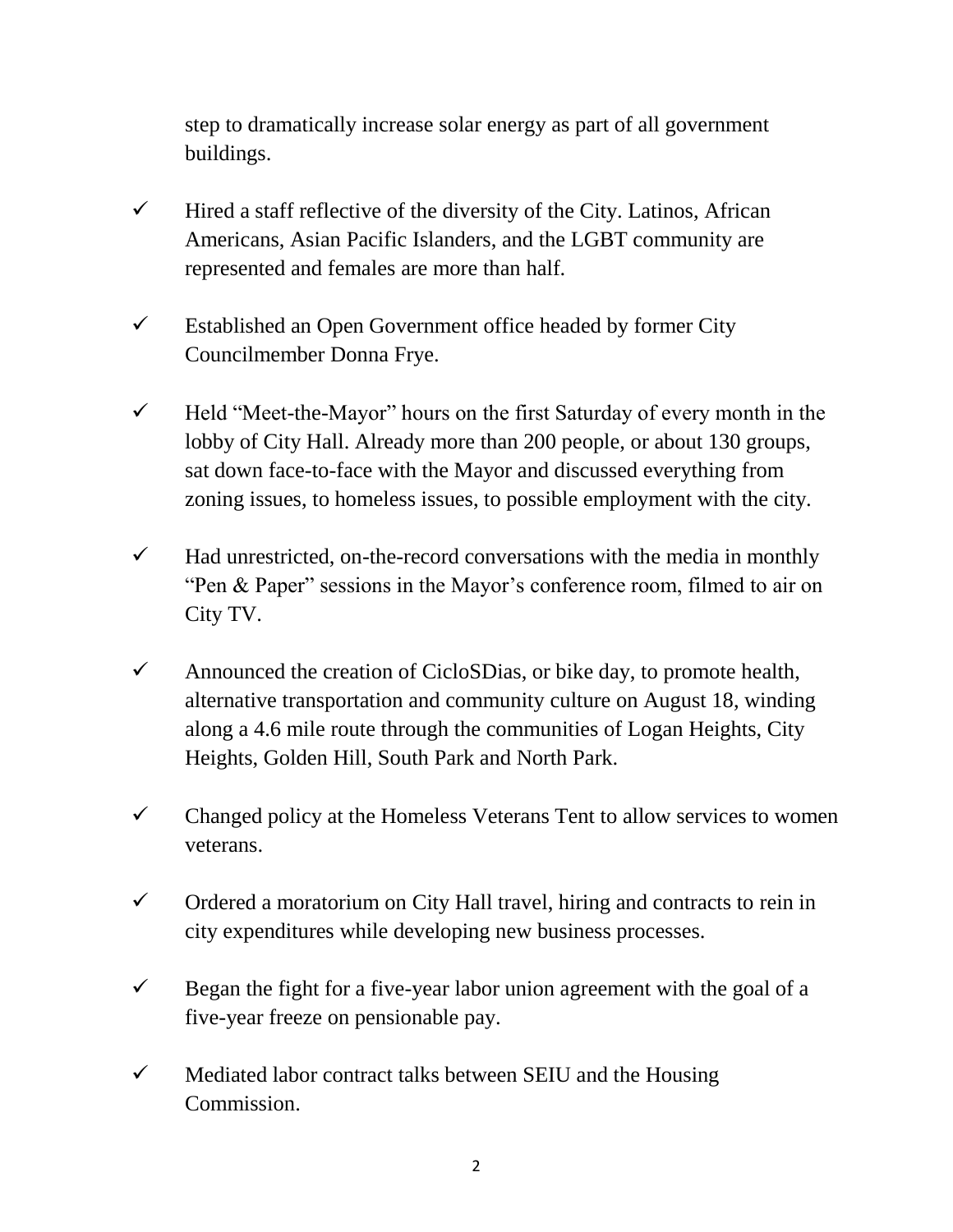- $\checkmark$  Secured \$6.9 million to upgrade the antiquated Computer Assisted Dispatch system for the San Diego Police Department, using one-time funds, which were approved by the City Council.
- $\checkmark$  Re-programmed unused Community Development Block Grants to pay for all existing Section 108 loans owed to the U. S. Department of Housing and Urban Development.
- $\checkmark$  Released the mid-year budget report and surplus adjustments to install two public restrooms in East Village, fund planning for the Balboa Park Centennial Celebration and extend the emergency homeless shelter for three months.
- $\checkmark$  Signed the first Property Value Protection Ordinance in the City of San Diego to clean up blighted foreclosed properties.
- $\checkmark$  Initiated taxi cab reform by facilitating the transfer of the taxi cab administration process from Metropolitan Transit Service to the City.
- $\checkmark$  Delivered a strong message to the Nuclear Regulatory Commission on behalf of the people of San Diego, demanding a public, transparent and full license amendment hearing before there is any restart of the San Onofre Nuclear Generating Station because the safety of 8 million Southern California residents would be in jeopardy.
- $\checkmark$  Created the Mayor's Living Legends Award, presented annually during the State of the City Address to women and men who have made a difference in the life of the city, state, nation and the world, whether in the arts, business, science, medicine, athletics, or in matters of faith.
- $\checkmark$  Met with local experts on school safety in the wake of the Sandy Hook Elementary School shooting tragedy in Newtown, Connecticut, anticipating the concerns of San Diego parents.
- $\checkmark$  Supported Senator Dianne Feinstein's bill to ban assault weapons.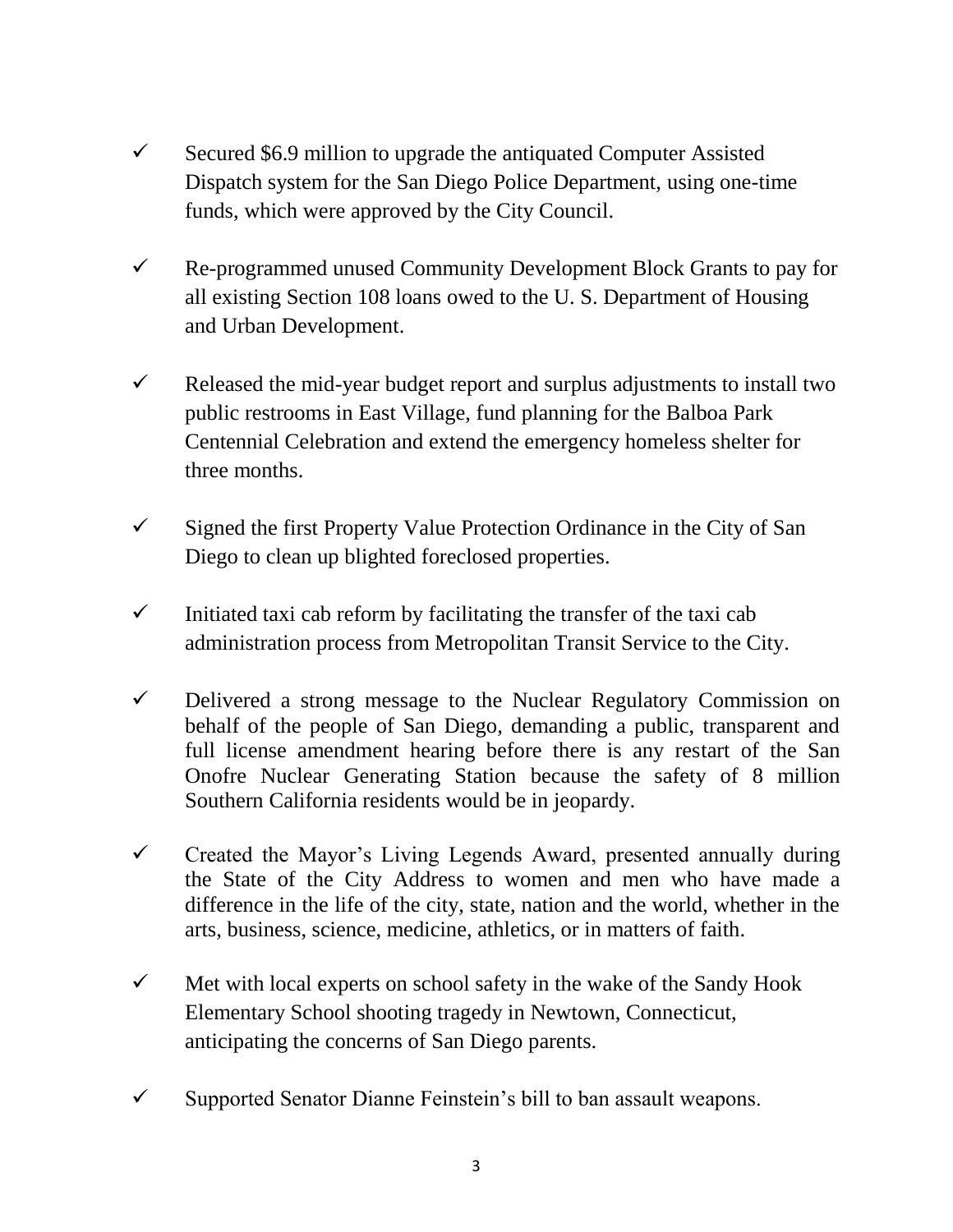- $\checkmark$  Joined Mayors Against Illegal Guns.
- $\checkmark$  Is in the process of establishing a Sustainable Neighborhoods Department at the City, in order to make quality of life in our neighborhoods a priority at City Hall.
- $\checkmark$  Is fighting for customers of Time Warner Cable to have the ability to watch local Padres games.
- $\checkmark$  Delivered a comprehensive vision for the Port of San Diego in order to create 5,000 new jobs and proposed a process for Port Commissioner appointments.
- $\checkmark$  Developing a plan to remove cars in the Plaza de Panama area of Balboa Park in response to a Superior Court ruling that shot down a \$40 million park redevelopment plan.
- $\checkmark$  Announced that Earth Fair 2013 will now be held at its original historic location after the court ruling on the Plaza de Panama.
- Restarted the 2015 Centennial Celebration in Balboa Park with a new focus.
- $\checkmark$  Announced the Chargers would not leave town or move to Los Angeles, signaling his commitment to keeping the Chargers in San Diego.
- $\checkmark$  Proposed and docketed for action a new Medical Marijuana ordinance to ensure that those who need compassionate care have access to the medical marijuana that can provide a better quality of life.
- $\checkmark$  Made sure warm jackets were donated to the needy in Mexico as one of the first acts as Mayor.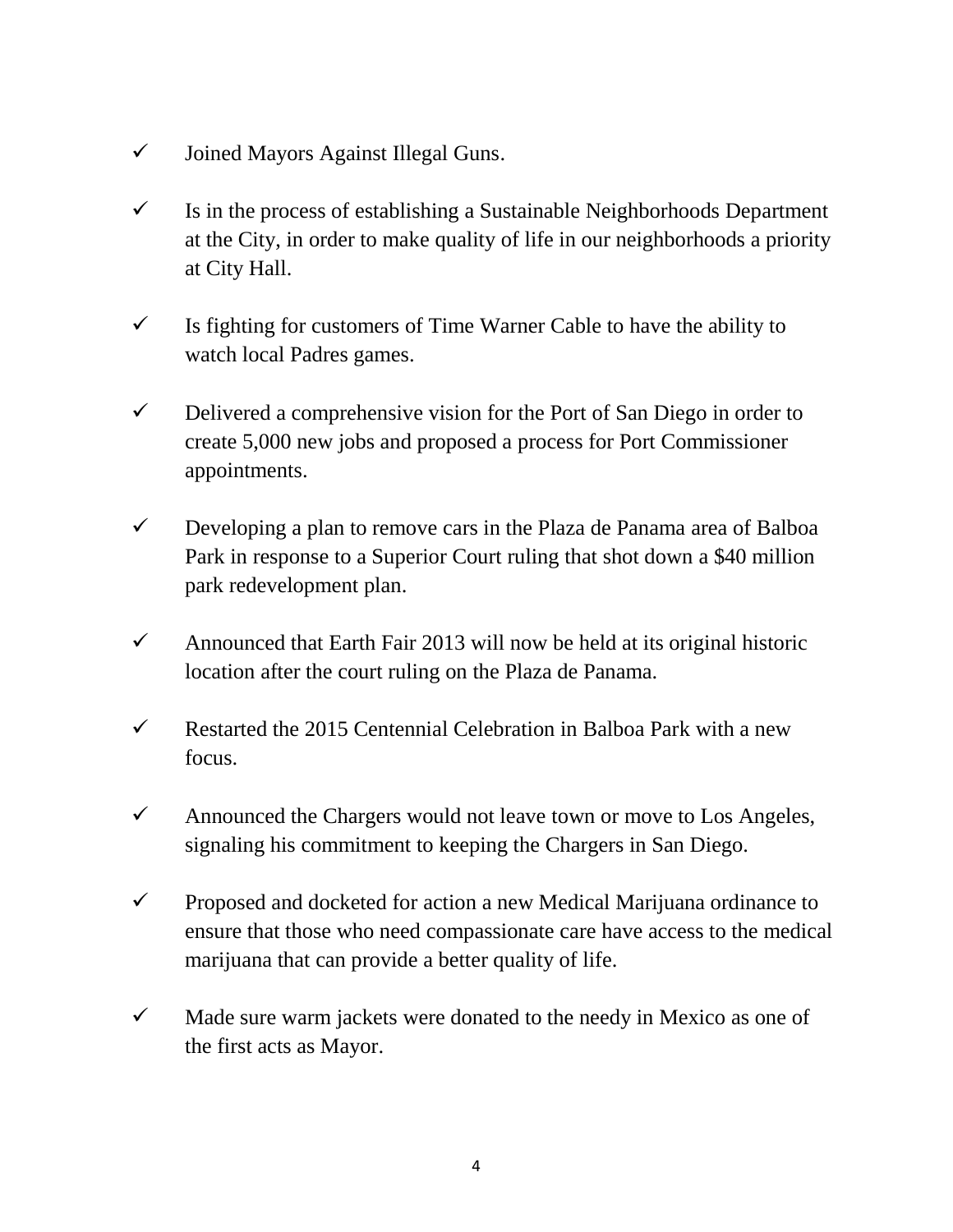- $\checkmark$  Solved the Kearny Villa Road flooding issue, which was disrupting FAA employee access to the agency's Southern California TRACON facility, the busiest air traffic facility in the world.
- $\checkmark$  Worked with city-hired contractors to reduce nighttime construction noise near the newly-opened Flower Hill Mall.
- $\checkmark$  Brought traffic engineers and community and school leaders together to expedite traffic calming measure along Gold Coast Drive in front of Good Shepherd Catholic School in Mira Mesa.
- $\checkmark$  Appointed LGBT activist Stampp Corbin as Chair of the Citizens Equal Opportunity Commission.
- $\checkmark$  Joined Mayors for Marriage Equality.
- $\checkmark$  Met with the Consul General of Canada David Fransen and Consul General of Mexico Remedio Gomez Arnau and discussed working together with Tijuana and San Diego on issues related to the North American Free Trade Agreement.
- Expedited the work to get the Rancho Bernardo Community Park's "Snack" Shack" repaired.
- $\checkmark$  Signed an Economic Development Incentive Agreement for the construction of a new Community Health Center in Diamond neighborhood, saving the Center \$25,000, which will be redirected to patient care.
- $\checkmark$  Removed the last above-ground utility pole in the Bay Ho neighborhood during the final stage of the utility line undergrounding project, as an example of putting neighborhoods first.
- $\checkmark$  Fighting hard on the Tourism Marketing District to secure a better deal for the taxpayers and hotel workers.